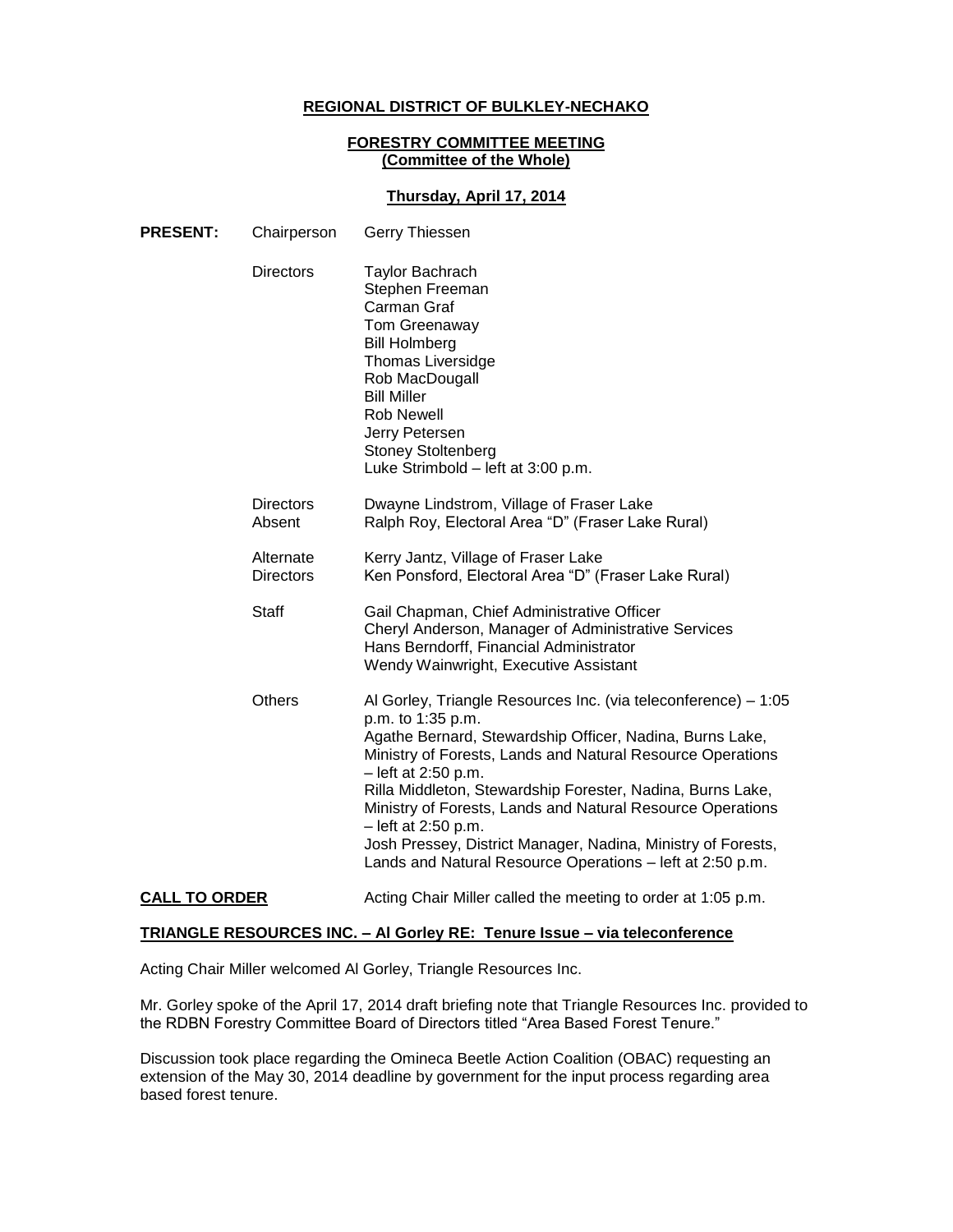#### **TRIANGLE RESOURCES INC. – Al Gorley RE: Tenure Issue – via teleconference (CONT'D)**

Mr. Gorley noted that the purpose for the discussion regarding tenure is to address whether government should have the ability to develop area based tenures and under what circumstances they should be developed.

Concerns were brought forward regarding the lack of substantial evidence for area based tenures and whether area base tenure forest management is the appropriate direction for short and long term forest management. The importance of the resource being owned by the people and communities and not be transferrable outside the area or region was discussed. Further discussion took place regarding the need to profile the area and have accurate inventory numbers to make decisions regarding the fibre inventory. If the decision is made to move forward with area based tenures, stipulations need to be implemented to make them nontransferable or non-saleable. Mr. Gorley mentioned that consolidation of manufacturing has occured and along with that there has been a consolidation of timber rights. Concerns were also discussed regarding forest fires in the region and the issues with area based tenures and the potential effects to industry and communities similar to the devastation of fibre experienced in 2010 during the Binta Fire.

Director Bachrach spoke of a blog post by Don Kayne, CEO, Canfor Corporation regarding Canfor's response to the possible conversion from volume-based forest licences to area based tree farm licences. Director MacDougall noted concerns regarding processing plants not being within the community in which the fibre is being removed thus there is a lack of social, economic and environmental objectives to the communities.

The Ministry of Forests, Lands and Natural Resource Operations document titled "The Morice TSA (Timber Supply Analysis) Public Discussion Paper" is providing the facts as seen by FLNRO and is not a recommendations document. FLNRO also expressed the importance of public input to assist in the decisions made by the Chief Forester.

There are a number of issues that need to be addressed prior to decisions being made regarding volume based and area based tenures.

The Mid Term Timber Supply Committee discussion regarding support for area based tenures was understood to indicate support for diversifying, more community forests, more wood lots and more wood land tenures. It was mentioned that the committee took a cautious approach in considering the long term conversion to area based tenures and they should be customized to what the local people and communities want.

A request has been made for the RDBN Forestry Committee to meet with Jim Snetsinger. The request has been received and a date and time will be provided to the Forestry Committee.

James O'Hanley, Deputy Commissioner, Resource Stewardship & Major Projects, BC Oil & Gas Commission and Trish Balcaen, Executive Project Director, Oil & Gas Sector Lead, BC Environmental Assessment Office will be attending meetings at the Regional District of Bulkley-Nechako on April 23 and 24, 2014 and a question to be asked is can the EAO impose conditions that would mandate utilizations of fibre on the pipeline companies.

Discussion regarding the value of wood left in the forest needs to continue amongst all resource sectors as development continues to occur in the region.

Acting Chair Miller thanked Mr. Gorely for attending the meeting.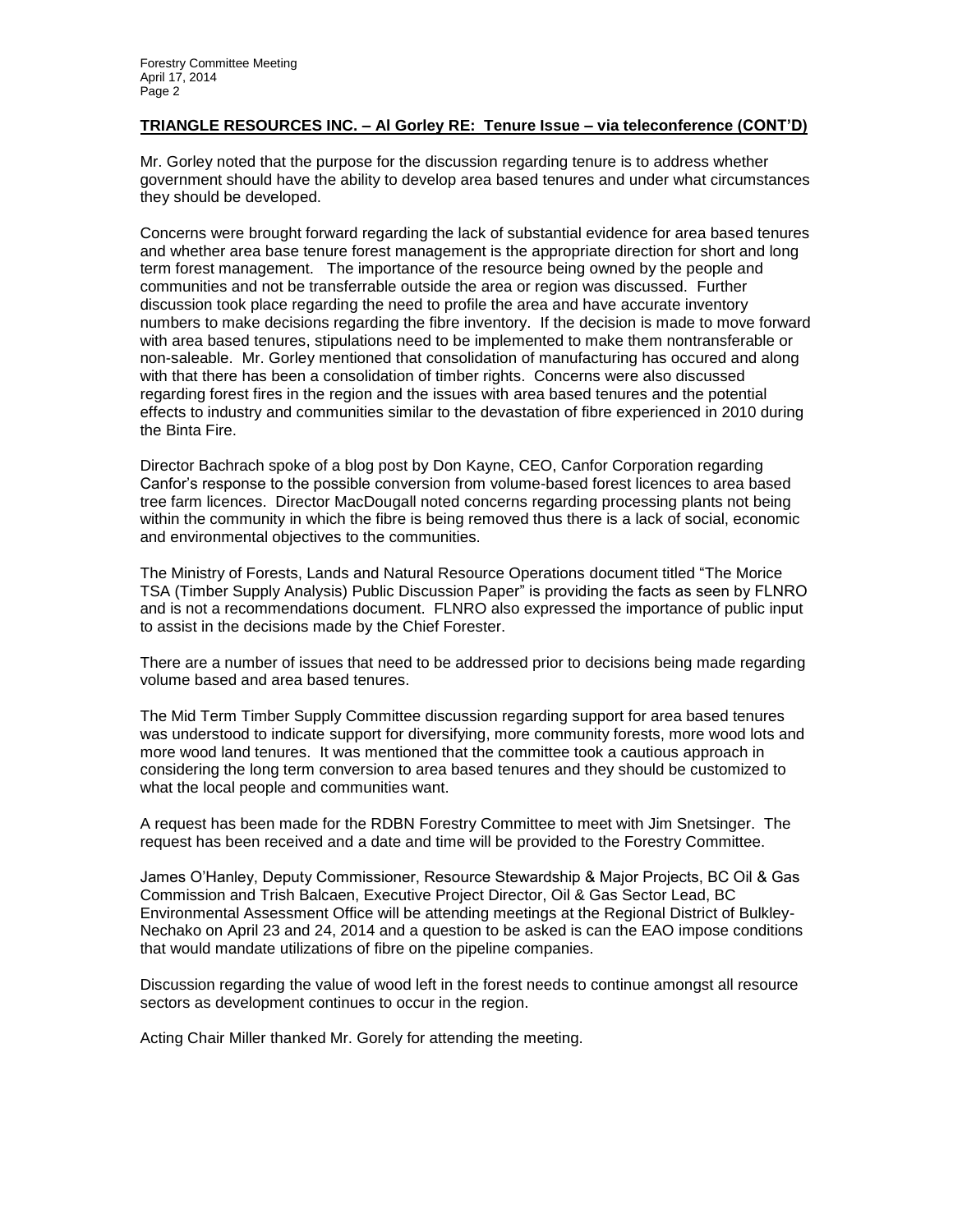Forestry Committee Meeting April 17, 2014 Page 3

### **Break at 1:35 p.m. Return to the Regional Board Meeting**

**Chair Thiessen Reconvened the Forestry Committee Meeting at 1:50 p.m.**

| <b>SUPPLEMENTARY</b><br><b>AGENDA</b>                         | Moved by Director Stoltenberg<br>Seconded by Director Bachrach                               |                            |  |
|---------------------------------------------------------------|----------------------------------------------------------------------------------------------|----------------------------|--|
| F.C.2014-3-1                                                  | "That the Forestry Committee Meeting Supplementary Agenda of<br>April 17, 2014 be received." |                            |  |
|                                                               | (All/Directors/Majority)                                                                     | <b>CARRIED UNANIMOUSLY</b> |  |
| <b>AGENDA</b>                                                 | Moved by Director Greenaway<br>Seconded by Director Stoltenberg                              |                            |  |
| F.C.2014-3-2                                                  | "That the Forestry Committee Meeting Agenda of April 17, 2014<br>be received."               |                            |  |
|                                                               | (All/Directors/Majority)                                                                     | <b>CARRIED UNANIMOUSLY</b> |  |
| <b>MINUTES</b>                                                |                                                                                              |                            |  |
| <b>Forestry Committee Meeting</b><br>Minutes - March 20, 2014 | Moved by Director MacDougall<br>Seconded by Director Petersen                                |                            |  |
| F.C.2014-3-3                                                  | "That the Forestry Committee Meeting Minutes of March 20,<br>2014 be received."              |                            |  |
|                                                               | (All/Directors/Majority)                                                                     | CARRIED UNANIMOUSLY        |  |

### **DELEGATION**

#### **MINISTRY OF FORESTS, LANDS AND NATURAL RESOURCE OPERATIONS – Josh Pressey, District Manager, Nadina, Agathe Bernard, Stewardship Officer and Rilla Middleton, Stewardship Forester RE: Morice TSA Timber Supply Review**

Chair Thiessen welcomed Josh Pressey, District Manager and Agathe Bernard, Stewardship Officer Ministry of Forests, Lands and Natural Resource Operations.

Ms. Bernard mentioned that Rilla Middleton, Stewardship Forester, MFLNRO was also in attendance to assist with any questions. Ms. Bernard provided a PowerPoint presentation.

### **Morice Timber Supply Area - Timber Supply Review Process**

### **Current Allowable Annual Cut (AAC)**

- 2,165,000 cubic metres per year
	- Includes a non-pine species partition equating 550,000 cubic metres per year
- Balance between harvesting susceptible pine in the short-term and maintaining sufficient non-pine volume in the mid-term
- AAC has been in effect since February 1, 2008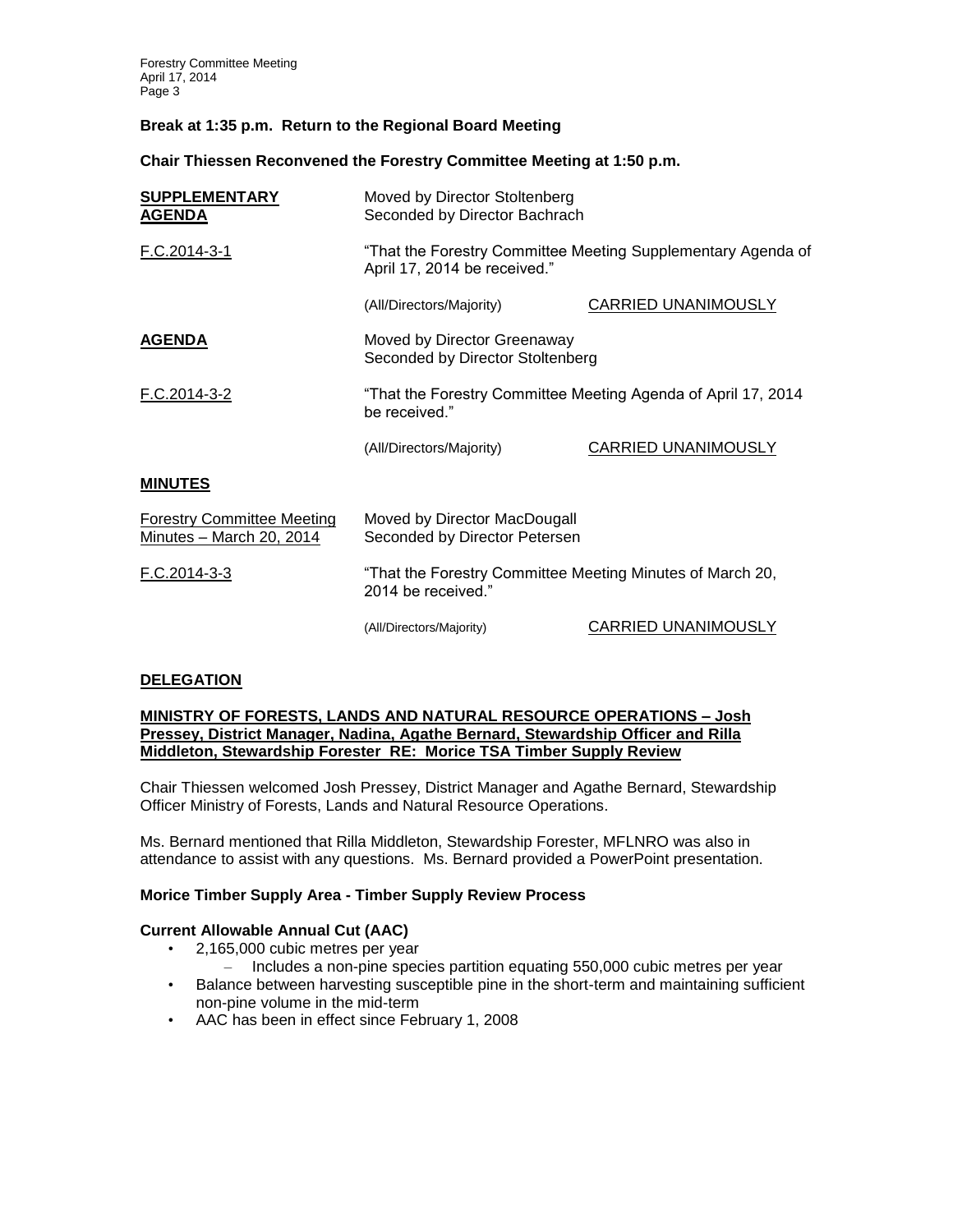### **MINISTRY OF FORESTS, LANDS AND NATURAL RESOURCE OPERATIONS – Josh Pressey, District Manager, Nadina, Agathe Bernard, Stewardship Officer and Rilla Middleton, Stewardship Forester RE: Morice TSA Timber Supply Review (Cont'd)**

### **Timber Supply Review Process**

- By law, the chief forester must determine an allowable annual cut AAC at least once every 10 years:
	- o Currently in the process of:
		- **Analysis Report and Public Discussion Paper;**
		- 60-day review and comment and consultation period.

### **Timber Harvesting Land Base (THLB)**

- Portion of the forested land base where timber harvesting is legal and economically feasible:
	- o Excludes woodlots and community forests;
	- o Accounts for all forest values.
- Currently 648,956 hectares (43% of total area);
- THLB (Timber Harvesting Land Base) 43%;
- Not Managed by  $FLNRO 5\%;$
- Non Productive 33%;
- Parks 4%:
- Marginal Stands 7%;
- Inoperable Areas 4%;
- Wildlife, Riparian, Scenic Area 4%.

### **Timber Supply Base Case**

- **Annual harvest (000's m<sup>3</sup> /year)**
	- $\circ$  2 165 000 m<sup>3</sup>/year; 0-5 years from 2014 (assuming that for the first 5 years, about two-thirds of the total harvest volume is from dead pine-leading stands);
	- $\circ$  1 600 000 m<sup>3</sup>/year 5-60 years from 2014;
	- $\circ$  1 980 000 m<sup>3</sup>/year 60-100 years from 2014.
- The base case is simply a timber supply forecast that was chosen to best represent the best compromise between maintaining the current allowable annual cut (AAC) and maximizing the mid-term harvest level. This forecast is based on land base inventory, growth and yield and management practices data.
- The base case forecast forms the basis for comparison when assessing the effect of uncertainty on timber supply. The base case is not an AAC recommendation.

Discussion took place regarding assumptions in making projections and certain information needed for projections. The current overharvesting and the impacts to the projection is a concern. Past behavior of contractors and licensees is taken into consideration by the Chief Forester when making a decision regarding the AAC (Annual Allowable Cut).

### **Key sensitivity Analyses**

- Sensitivity analyses examine the effect of uncertainty in data and assumptions on timber supply.
- **Sensitivity analyses**
	- o Changing estimates of shelf-life;
	- o Including some marginally economic stands.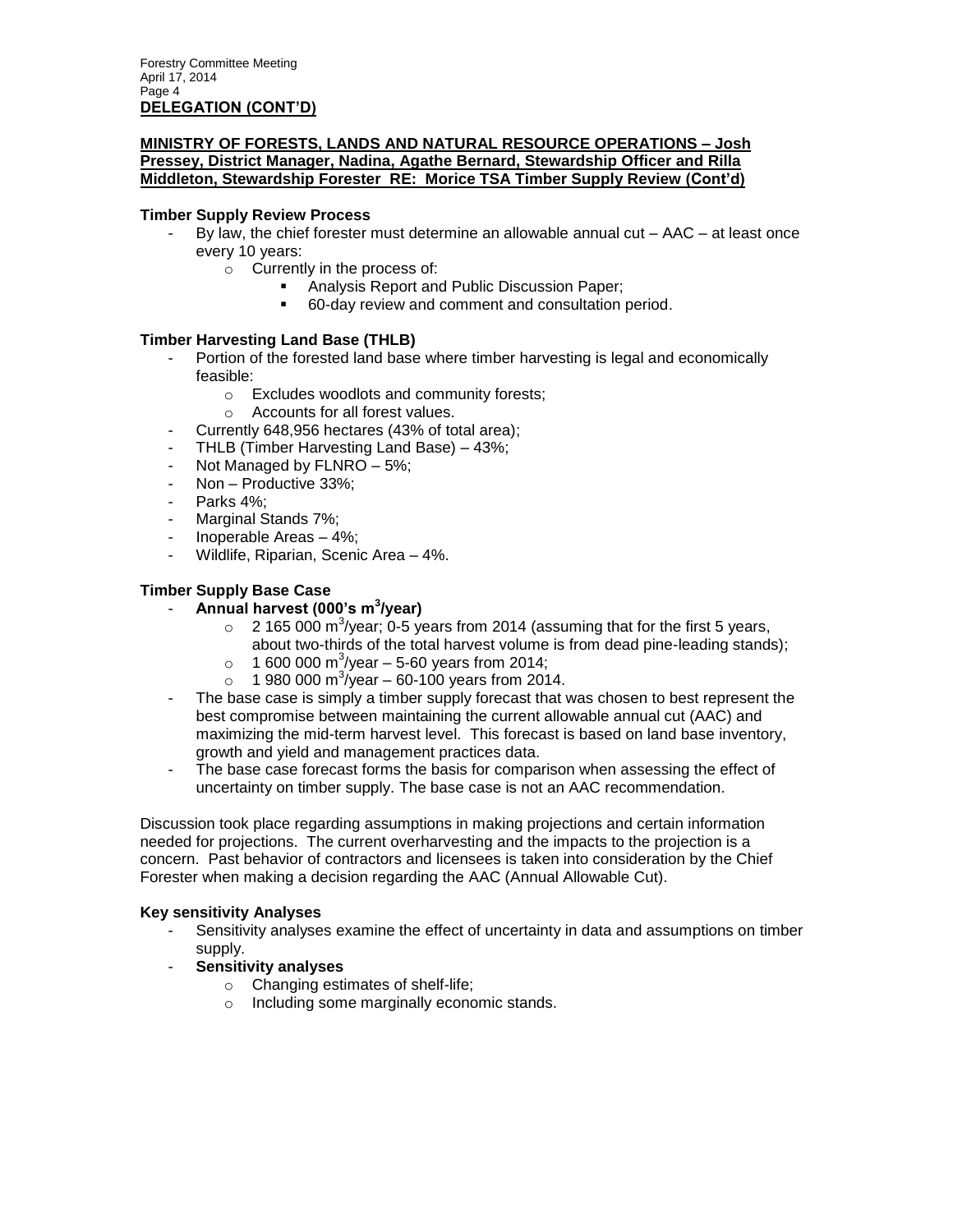#### **DELEGATION (CONT'D)**

#### **MINISTRY OF FORESTS, LANDS AND NATURAL RESOURCE OPERATIONS – Josh Pressey, District Manager, Nadina, Agathe Bernard, Stewardship Officer and Rilla Middleton, Stewardship Forester RE: Morice TSA Timber Supply Review (Cont'd)**

#### **Conclusions**

- After the first five years in the base case, harvest level is projected to decrease to 1.6 million m $3$ /year for 55 years;
- Short and mid-term harvest levels depend on:
	- o Continued harvest of dead pine-leading stands;
	- $\circ$  Economic viability of harvesting stands with less than 250 m<sup>3</sup>/ha and balsamleading stands;
	- o Forest health in young stands;
- An AAC determination considers biophysical, social, and economic information. This includes input from the public and First Nations;
- The chief forester's determination is an independent professional judgment.

Director Miller spoke of the marginally economic stands and that the value of the log determines the direction of the future. All components are connected together and play a role and need to be considered. Communities need to know what the future of the forests and decisions being made by the Ministry of Forests, Lands and Natural Resource Operations means to them. Director Bachrach mentioned that there is a need to identify the question being asked of the public into the input of decisions being made. Ms. Bernard noted that all questions being asked and comments made regarding the Morice TSA Timber Supply Review are important and welcomed by FLNRO Staff.

Chair Thiessen mentioned concerns regarding input being made by people that reside outside the region in which decisions are being made. There also concerns regarding the level of transparency in information provided to local government and the public. This is an extremely sensitive and emotional issue for a lot of communities and the lack of transparency and limited information being provided provides a mistrustful atmosphere.

Discussion took place regarding economic factors that impact the forest industry and the nature of business to control and drive the forest industry.

Concerns were expressed as to the very short timeline for public discussion on area-based forest tenures. Appreciation was expressed to FLNRO staff for their efforts and continued dialogue with the communities and RDBN Forestry Committee. The dialogue that took place during the meeting in Burns Lake on March 5, 2014 with the RDBN, FLNRO, and industry was beneficial, and the importance of continuing that dialogue in order to find common ground will assist all communities in the region and all levels of the forest industry. Mr. Pressey mentioned that it would be a huge benefit to continue the meeting on a quarterly basis or yearly basis to continue the progress of dialogue. Industry also expressed that they found the meeting to be beneficial.

Discussion took place regarding the accuracy of inventory numbers when the Morice Timber Supply Review is complete. Ms. Bernard noted that it is impossible to be precise but there is overall confidence that the inventory is correct. An inventory audit was completed in the Morice Timber Supply Area in 2012 and it was found that the numbers from the inventory were very similar to the inventory that FLNRO had on record. Current inventory was first gathered approximately twenty years ago and has been maintained to date. A new analysis takes approximately three years to complete and has been started in the Lakes and Morice Timber Supply Areas. An AAC determination can be made prior to a new analysis and if there are any changes to be made the Chief Forester can make those recommendations. FLNRO staff will make recommendations to the Chief Forester prior to his decision on the AAC for the Morice Timber Supply Area.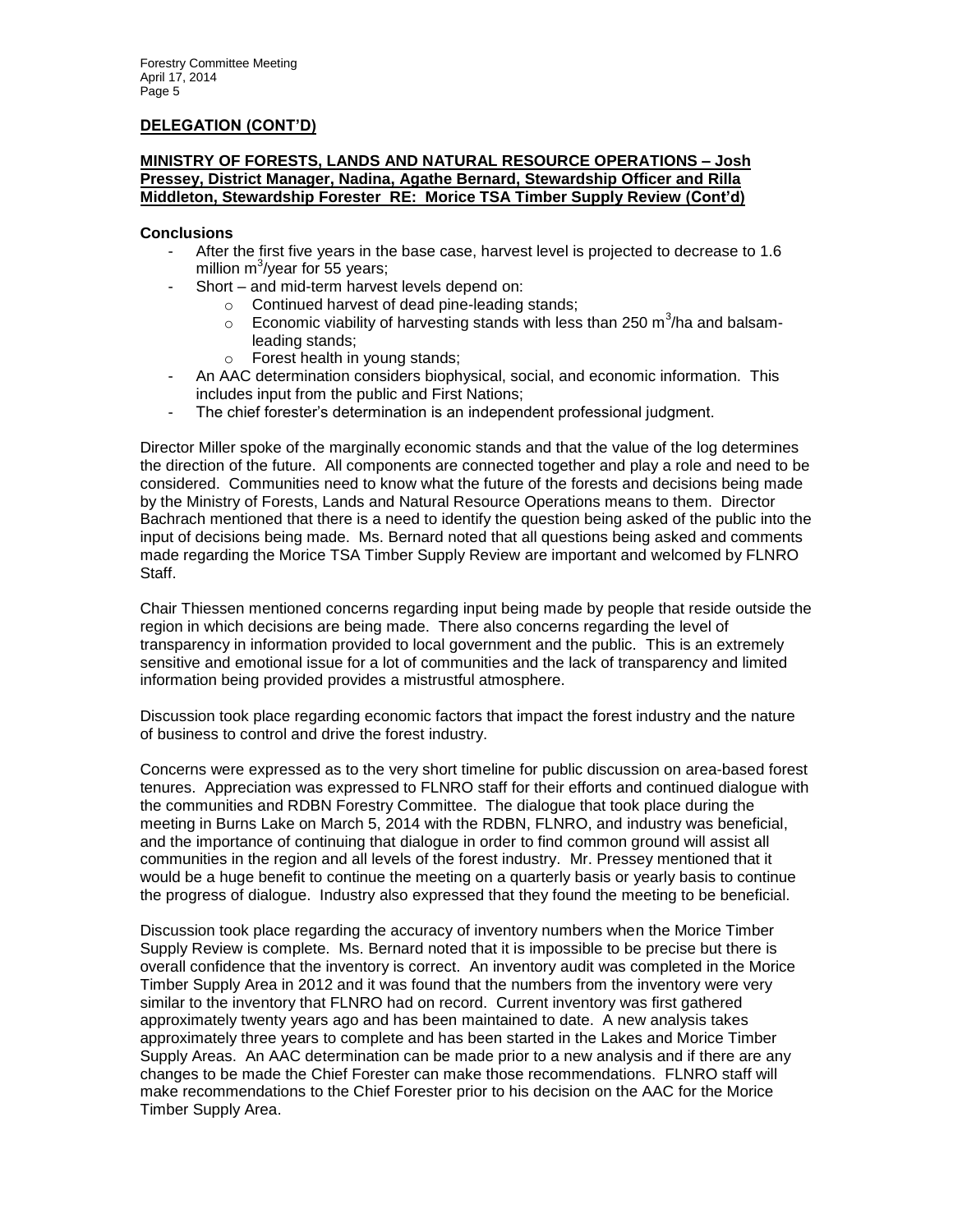#### **DELEGATION (CONT'D)**

#### **MINISTRY OF FORESTS, LANDS AND NATURAL RESOURCE OPERATIONS – Josh Pressey, District Manager, Nadina Agathe Bernard, Stewardship Officer and Rilla Middleton, Stewardship Forester RE: Morice TSA Timber Supply Review (Cont'd)**

Concerns were brought forward regarding overharvesting of timber. The partition for non-pine stands is 550 000 m<sup>3</sup> per year. The average harvest on non-pine stands in the past six years is 793 000 m $^3$  per year.

2008 – 464 000  $\textsf{m}^{3}$  of non-pine stands were harvested;

2009 – 500 000 m $^3$  of non-pine stands were harvested;

2010 - >754 000 m $3$  of non-pine stands were harvested;

2011 – 976 000  $\text{m}^3$  of non-pine stands were harvested;

2012 – 976 000 m $^3$  of non-pine stands were harvested;

 $2013 - 1000000 \text{ m}^3$  of non-pine stands were harvested.

It is a ministerial decision as to the amount of fibre harvested.

Frustrations were expressed regarding the amount of non-pine/green wood leaving communities to be processed at other locations. This does not provide a benefit to the community from which the fibre is being removed.

Chair Thiessen thanked Mr. Pressey, Ms. Bernard, and Ms. Middleton and expressed the RDBN Forestry Committee's appreciation for their attendance.

### **REPORTS**

RDBN "Draft" Discussion Moved by Director Stoltenberg Points for Upcoming Meetings Seconded by Director Miller With the Deputy O&G Commissioner, April 24<sup>th</sup> RDBN **Office and Oil and Gas** Commissioner, May 7<sup>th</sup>, Fort St. John, B.C.

F.C.2014-3-4 "That the Forestry Committee recommend to the Regional District of Bulkley-Nechako Board of Directors that it ratify the proposed "Discussion Points" and include "that during the Oil & Gas Commission permitting process, allowance for local government input be considered" to be brought forward as key discussion items between the Oil and Gas commission and the RDBN. Further, that the RDBN forward a copy of the issues to the Environmental Assessment Office and Ministry of Forests, Lands and Natural Resource Operations requesting future meetings to discuss the identified RDBN concerns."

(All/Directors/Majority) CARRIED UNANIMOUSLY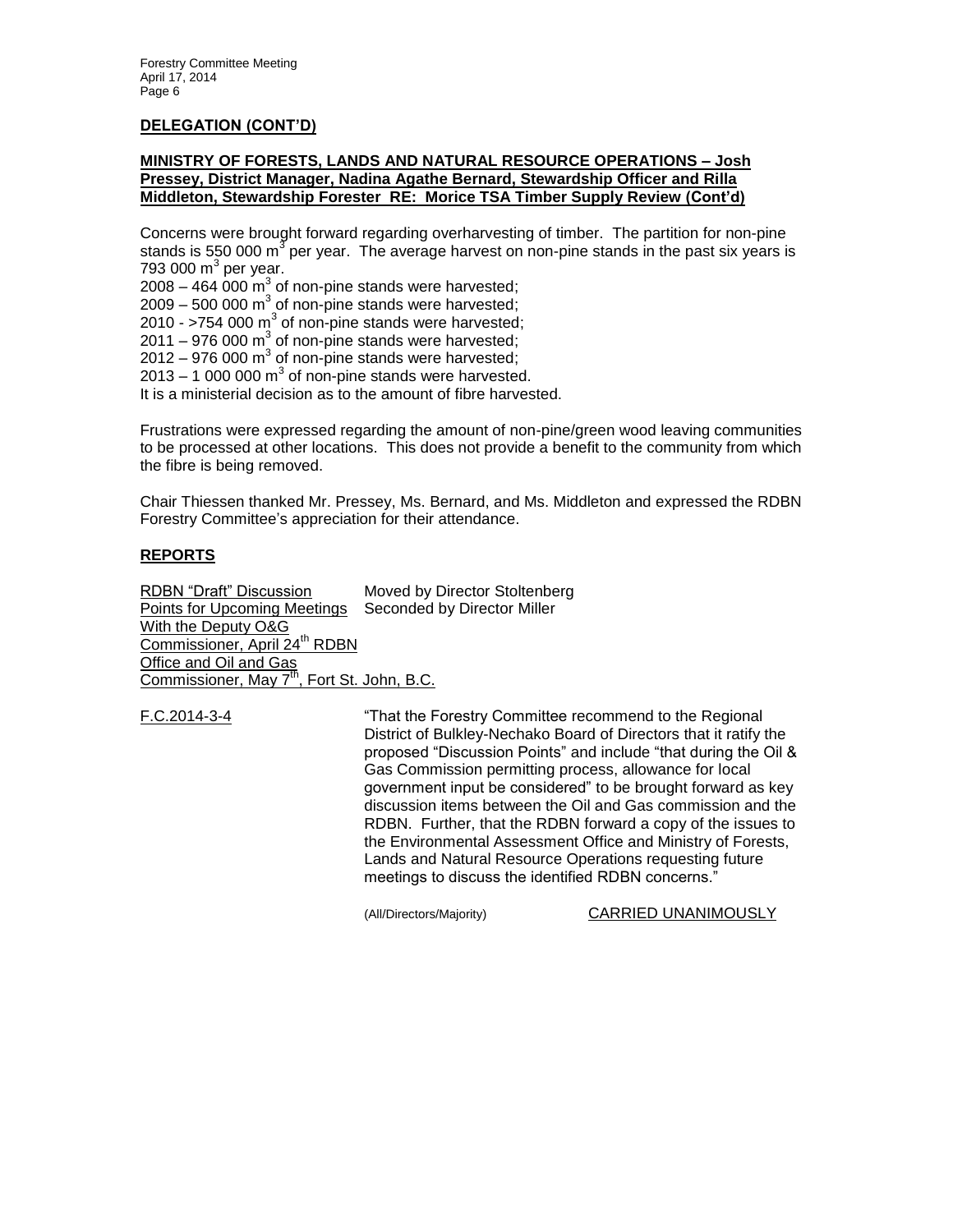Forestry Committee Meeting April 17, 2014 Page 7

# **REPORTS (CONT'D)**

| "Draft" Briefing Note<br>Utilization of Timber from Gas<br>Line Clearing | Moved by Director Miller<br>Seconded by Director Stoltenberg                                                                                                                                                                                                                                                                                                                                                                                                                                                                                                                                                                                                         |                                                                                                                                                                                              |  |
|--------------------------------------------------------------------------|----------------------------------------------------------------------------------------------------------------------------------------------------------------------------------------------------------------------------------------------------------------------------------------------------------------------------------------------------------------------------------------------------------------------------------------------------------------------------------------------------------------------------------------------------------------------------------------------------------------------------------------------------------------------|----------------------------------------------------------------------------------------------------------------------------------------------------------------------------------------------|--|
| F.C.2014-3-5                                                             | "That the Forestry Committee recommend to the Regional<br>District of Bulkley-Nechako Board of Directors that:<br>1. Approve the points listed in Appendix 1 of the Briefing note<br>regarding utilization of timber from gas line clearing as "for<br>discussion only" and forward a copy to the Oil and Gas<br>Commission (OGC) in advance of the May meeting; and further,<br>2. that a copy of the discussion points be forwarded to the<br>Environmental Assessment Office (EAO) and Ministry of Forests,<br>Lands and Natural Resource Operations (MFLNRO) and request<br>an opportunity for a discussion with them."                                          |                                                                                                                                                                                              |  |
|                                                                          | (All/Directors/Majority)                                                                                                                                                                                                                                                                                                                                                                                                                                                                                                                                                                                                                                             | <b>CARRIED UNANIMOUSLY</b>                                                                                                                                                                   |  |
| <b>CORRESPONDENCE</b>                                                    |                                                                                                                                                                                                                                                                                                                                                                                                                                                                                                                                                                                                                                                                      |                                                                                                                                                                                              |  |
| Correspondence                                                           | Moved by Director MacDougall<br>Seconded by Director Stoltenberg                                                                                                                                                                                                                                                                                                                                                                                                                                                                                                                                                                                                     |                                                                                                                                                                                              |  |
| F.C.2014-3-6                                                             | "That the Forestry Committee receive the following<br>correspondence:                                                                                                                                                                                                                                                                                                                                                                                                                                                                                                                                                                                                |                                                                                                                                                                                              |  |
|                                                                          | -Omineca Beetle Action Coalition - Phase 2 of the BC Timber<br>Sales (BCTS) Review;<br>- Minister of Forests, Lands and Natural Resource Operations<br><b>Forest Tenures;</b><br>- Minister of Forests, Lands and Natural Resource Operations<br>Areas:<br>-Forest Practices Board - Board Bulletin - Balancing Risk<br>Across Resource Values in Forest Operations;<br>-Ministry of Forests, Lands and Natural Resource Operations<br>- Climate News - Spring 2014;<br>-The Canadian Press - B.C. Timber Supply Facing Tenure<br>System Revamp;<br>-The Globe and Mail - Timber Companies Can't See the<br>Consequences for the Trees."<br>(All/Directors/Majority) | - Update on the Public Discussion on Area-Based<br>- Discussion Paper: Area-Based Forest Tenures;<br>-Forest Practices Board - Timber Harvesting in Beetle - Affected<br>CARRIED UNANIMOUSLY |  |